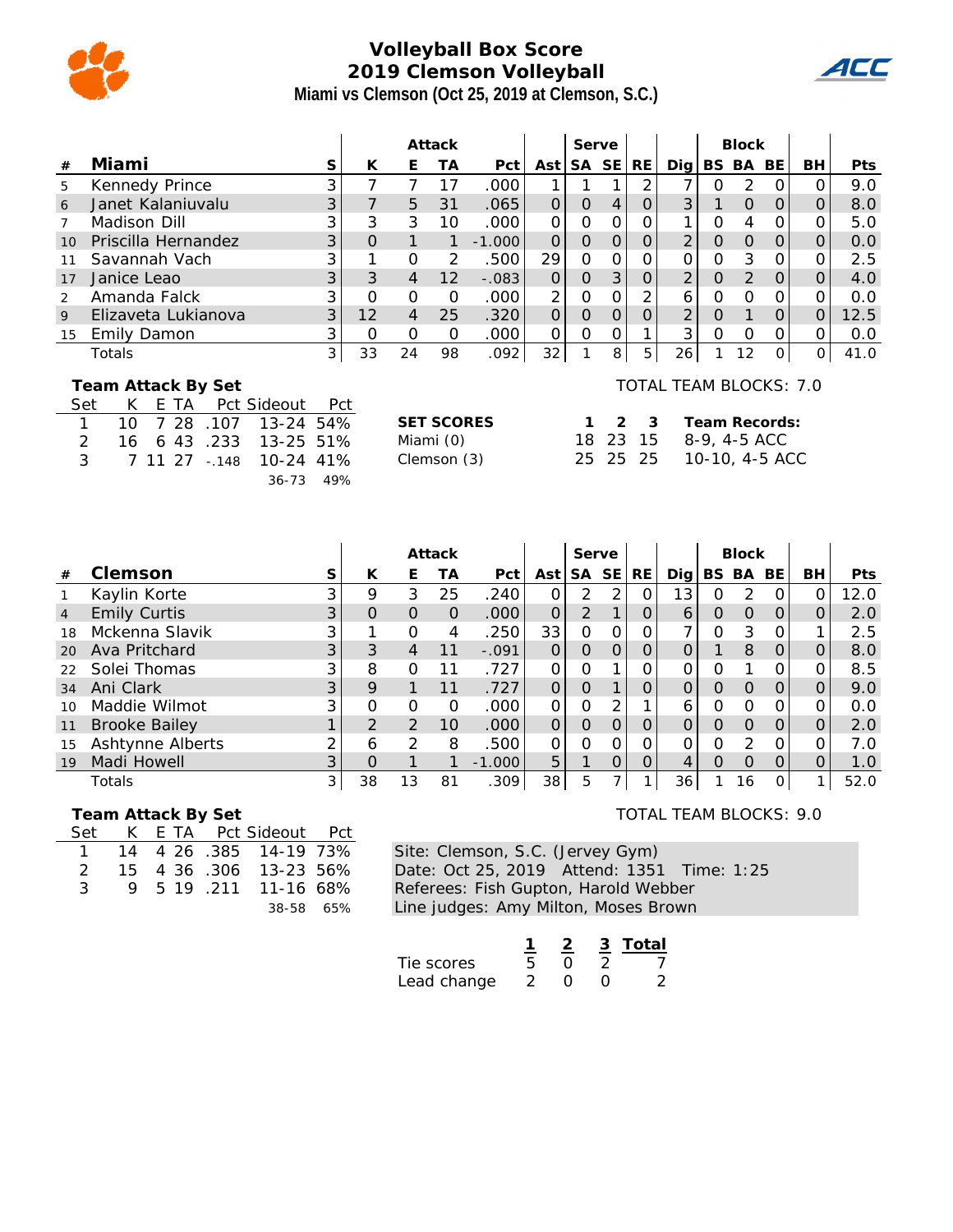

# **Volleyball Box Score 2019 Clemson Volleyball Miami vs Clemson (Oct 25, 2019 at Clemson, S.C.)**

|                |                        |                   |          |                | <b>ATTACK</b> |         |          | <b>SET</b> |                   |           |           | <b>SERVE</b> |                   |          | <b>RECEIVE</b> |      |                |               | <b>BLOCK</b>   |          |                |        |
|----------------|------------------------|-------------------|----------|----------------|---------------|---------|----------|------------|-------------------|-----------|-----------|--------------|-------------------|----------|----------------|------|----------------|---------------|----------------|----------|----------------|--------|
|                | ## Miami               | S.                | К        | F.             | <b>TA</b>     | Pct     | Ast      | <b>TA</b>  | Pct               | <b>SA</b> | <b>SE</b> | <b>TA</b>    | Pct               |          | 0 RE           | Pct  | Dia            | BS.           | BA BE          |          | <b>BHE</b>     | Points |
| 5              | Kennedy Prince         | 3                 |          |                |               | .000    |          | 4          | .250              |           |           | 13           | .923              | 30       | 2              | .938 |                | $\Omega$      | 2              | ΩI       | 0              | 9.0    |
| 6              | Janet Kalanjuvalu      | 31                |          | 5              | 31            | .0651   | $\Omega$ |            | .000 <sub>1</sub> | 0         | 4         | 10           | .600              | $\Omega$ | 0              | .000 | 3 <sup>1</sup> |               | $\overline{0}$ | $\Omega$ | $\overline{O}$ | 8.0    |
|                | Madison Dill           |                   | 3        | 3              | 10            | .000    | $\Omega$ |            | .000              | Ω         | ∩         |              | .000              | 0        | Ω              | .000 |                | 0             | 4              |          | Ωl             | 5.0    |
|                | 10 Priscilla Hernandez | $\lvert 3 \rvert$ | $\Omega$ |                |               | $-1.00$ | $\Omega$ | $\Omega$   | .000 <sub>1</sub> | 0         | $\Omega$  | 10           | 1000              | 8        | $\overline{O}$ | 1000 | $\overline{2}$ | $\mathcal{O}$ | $\overline{0}$ | $\Omega$ | $\overline{O}$ | 0.0    |
| 11             | Savannah Vach          |                   |          | Ω              |               | .500    | 29       | 85         | .341              | Ω         | Ω         | 12           | 1000              | $\Omega$ | Ω              | .000 | Ω              | 0             | 3              | ΩI       | Ω              | 2.5    |
| 17             | Janice Leao            | $\overline{3}$    | 3        | 4              | 12            | $-.083$ | $\Omega$ | $\Omega$   | .000              | 0         | 3         |              | .571              | $\Omega$ | $\Omega$       | .000 | $\overline{2}$ | $\Omega$      | 2              | $\Omega$ | $\Omega$       | 4.0    |
| $\overline{2}$ | Amanda Falck           |                   | Ω        | O              |               | .000    |          |            | 286               | Ω         | $\Omega$  | 6            | 1000              | 16       |                | .889 | 6              | $\Omega$      | $\Omega$       | $\Omega$ | 0              | 0.0    |
| 9              | Elizaveta Lukianova    | 3                 | 12       | $\overline{4}$ | 25            | .320    | $\Omega$ | $\Omega$   | .000              | 0         | $\Omega$  | $\Omega$     | .000 <sub>l</sub> | $\Omega$ | $\Omega$       | .000 | $\overline{2}$ | $\mathbf{0}$  |                | $\Omega$ | $\Omega$       | 12.5   |
|                | 15 Emily Damon         |                   | Ω        | O              |               | .000    | $\Omega$ |            | .000              | Ω         | $\Omega$  | $\Omega$     | .000              |          |                | .875 | 31             | 0             | $\Omega$       | ΟI       | റി             | 0.0    |
|                | Totals                 | $\frac{3}{2}$     | 33       | 24             | 98            | .0921   | 32       | 99         | .323              |           | 8         | 58           | .862              | 61       | 5              | .924 | 26             |               | 12             | ΩI       | Οl             | 41.0   |

#### **Team Attack By Set**

|               |  |  | Set K E TA Pct Sideout Pct |  |
|---------------|--|--|----------------------------|--|
|               |  |  | 1 10 7 28 107 13-24 54%    |  |
| $\mathcal{P}$ |  |  | 16 6 43 .233 13-25 51%     |  |
| 3             |  |  | 7 11 27 - 148 10-24 41%    |  |
|               |  |  | 36-73 49%                  |  |

| SET SCORES  |  |
|-------------|--|
| Miami (0)   |  |
| Clemson (3) |  |
|             |  |

#### TOTAL TEAM BLOCKS: 7.0

 $\bm{u}$ 

| SET SCORES  |  | 1 2 3 Team Records:     |
|-------------|--|-------------------------|
| Miami (0)   |  | 18 23 15 8-9, 4-5 ACC   |
| Clemson (3) |  | 25 25 25 10-10, 4-5 ACC |

|                                       |                |          |               | <b>ATTACK</b> |         | <b>SET</b>     |          |                   |          |          | <b>SERVE</b>    |                   |          | <b>RECEIVE</b> |       |                 |                | <b>BLOCK</b>   |              |                |        |
|---------------------------------------|----------------|----------|---------------|---------------|---------|----------------|----------|-------------------|----------|----------|-----------------|-------------------|----------|----------------|-------|-----------------|----------------|----------------|--------------|----------------|--------|
| Clemson<br>##                         | S <sub>1</sub> | К        | F.            | ТA            | Pct     | Ast            | TA       | Pct               | SA       | SE       | <b>TA</b>       | Pct               |          | 0 RE           | Pct   | Dig             | BS BA BE       |                |              | <b>BHE</b>     | Points |
| Kaylin Korte                          | 3              | 9        | 3             | 25            | .240l   | $\Omega$       | 5        | .000              |          |          | 15              | .867              | 19       | $\Omega$       | 1000  | 13 <sub>1</sub> | 0              | 2              | 0            | $\Omega$       | 12.0   |
| <b>Emily Curtis</b><br>$\overline{4}$ | 3 <sup>1</sup> | $\Omega$ | $\Omega$      | $\Omega$      | .0001   | $\Omega$       | $\Omega$ | .000              | 2        |          | 15              | .933              | 3        | $\Omega$       | 1000  | 6 <sup>1</sup>  | $\overline{O}$ | $\overline{O}$ | $\Omega$     | $\Omega$       | 2.0    |
| 18 Mckenna Slavik                     |                |          | Ω             |               | .250l   | 33             | 68       | .485              | O        | O        | 10              | 1000              | $\Omega$ | $\circ$        | .000  |                 | Ω              | 3              | Ω            |                | 2.5    |
| 20 Ava Pritchard                      |                | 3        | 4             |               | $-.091$ | $\Omega$       | $\Omega$ | .000 <sub>l</sub> | $\Omega$ | $\Omega$ | $\Omega$        | .000 <sub>l</sub> | $\Omega$ | $\overline{O}$ | .000  | $\Omega$        |                | 8              | $\Omega$     | $\overline{O}$ | 8.0    |
| 22 Solei Thomas                       | $\overline{3}$ | 8        | $\Omega$      |               | .727    | $\Omega$       |          | .000              | 0        |          |                 | .000              | $\Omega$ | $\Omega$       | .000  | 0               | 0              |                | 0            | $\Omega$       | 8.5    |
| 34 Ani Clark                          | $\overline{3}$ | 9        |               |               | .727    | $\Omega$       | $\Omega$ | .000 <sub>l</sub> | 0        |          | 10 <sup>1</sup> | .9001             | $\Omega$ | $\Omega$       | .0001 | $\Omega$        | $\Omega$       | $\Omega$       | $\Omega$     | $\Omega$       | 9.0    |
| 10 Maddie Wilmot                      | 3              |          | Ω             |               | .000l   | 0              | 2        | 000               | O        |          | 9               | .778              | 17       |                | .944  | 6               | 0              | O              | ΩI           | $\Omega$       | 0.0    |
| 11 Brooke Bailey                      |                | 2        | $\mathcal{P}$ | 10            | .000    | $\overline{O}$ | $\Omega$ | .000 <sub>l</sub> | 0        | $\Omega$ |                 | 1000              | $\Omega$ | $\Omega$       | .000  | $\Omega$        | $\Omega$       | $\Omega$       | $\Omega$     | $\Omega$       | 2.0    |
| 15 Ashtynne Alberts                   | 2              | 6        | $\mathcal{P}$ | 8             | .500l   | $\Omega$       |          | .000              | O.       | $\Omega$ | 0               | .000              |          | $\Omega$       | 1000  | 0               | 0              | 2              | $\Omega$     | $\Omega$       | 7.0    |
| Madi Howell<br>19                     |                | O        |               |               | $-1.00$ | 5              | 12       | .417              |          | 0        | 12              | 1000              | 9        | $\Omega$       | 1000  | 41              | $\Omega$       | $\Omega$       | $\Omega$     |                | 1.0    |
| Totals                                | 31             | 38       | 13            | 81            | .309    | 38             | 89       | .427              | 5        |          | 73              | .904              | 49       |                | .980  | 36              |                | 16             | <sup>O</sup> |                | 52.0   |

#### **Team Attack By Set**

| Set |  | K E TA Pct Sideout Pct  |  |
|-----|--|-------------------------|--|
|     |  | 14 4 26 .385 14-19 73%  |  |
|     |  | 2 15 4 36 306 13-23 56% |  |
| 3   |  | 9 5 19 211 11-16 68%    |  |
|     |  | 38-58 65%               |  |

Site: Clemson, S.C. (Jervey Gym) Date: Oct 25, 2019 Attend: 1351 Time: 1:25 Referees: Fish Gupton, Harold Webber Line judges: Amy Milton, Moses Brown

|             |               |  | 3 Total |
|-------------|---------------|--|---------|
| Tie scores  |               |  |         |
| Lead change | $\mathcal{L}$ |  |         |

#### TOTAL TEAM BLOCKS: 9.0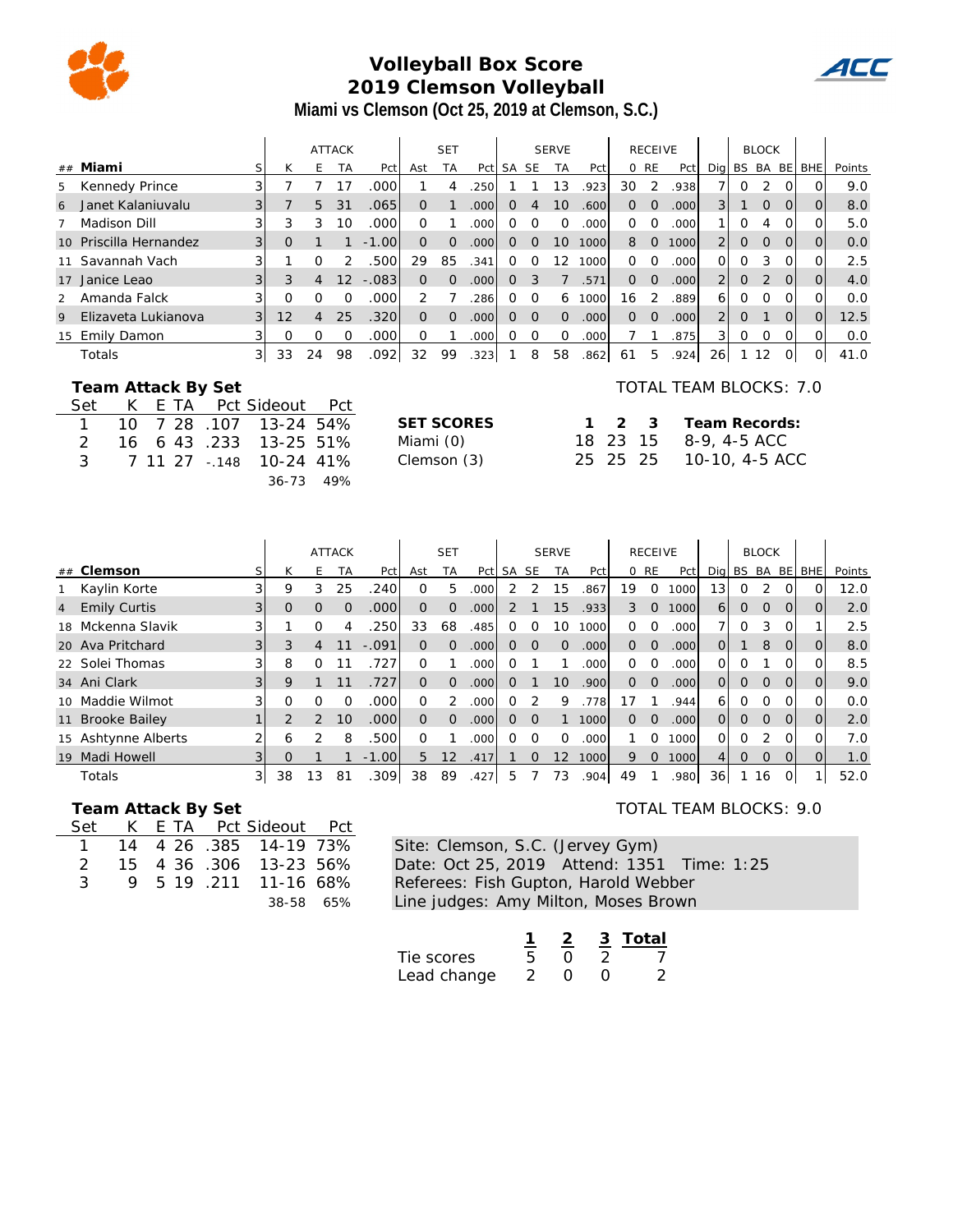

### **Play-by-Play Summary (1st set) Miami vs Clemson (Oct 25, 2019 at Clemson, S.C.)**



*For CU: Kaylin Korte/Emily Curtis; Mckenna Slavik/Ava Pritchard; Solei Thomas/Ani Clark; libero Madi Howell.*

*For UM: Kennedy Prince/Janet Kalaniuvalu; Madison Dill/Priscilla Hernandez; Savannah Vach/Janice Leao; libero Amanda Falck.*

1-0 [Amanda Falck] Kill by Kaylin Korte (from Mckenna Slavik).

*For CU: Maddie Wilmot/Solei Thomas.*

- 2-0 [Maddie Wilmot] Attack error by Janice Leao (block by Kaylin Korte; Ava Pritchard).
- 3-0 [Maddie Wilmot] Attack error by Kennedy Prince.
- 3-1 [Maddie Wilmot] Service error.
- *For UM: Elizaveta Lukianova/Priscilla Hernandez.*
- 3-2 [Savannah Vach] Attack error by Kaylin Korte (block by Elizaveta Lukianova; Janice Leao).
- 3-3 [Savannah Vach] Kill by Elizaveta Lukianova (from Savannah Vach).
- 4-3 [Savannah Vach] Kill by Kaylin Korte (from Mckenna Slavik).

*For CU: Ashtynne Alberts/Emily Curtis.*

4-4 [Kaylin Korte] Kill by Janice Leao (from Savannah Vach).

- 4-5 [Janet Kalaniuvalu] Attack error by Ava Pritchard (block by Janice Leao; Kennedy Prince).
- 4-6 [Janet Kalaniuvalu] Kill by Kennedy Prince.

5-6 [Janet Kalaniuvalu] Service error.

*For UM: Emily Damon/Janet Kalaniuvalu.*

5-7 [Madi Howell] Kill by Kennedy Prince (from Savannah Vach).

- 6-7 [Janice Leao] Kill by Ani Clark (from Mckenna Slavik).
- *For CU: Solei Thomas/Maddie Wilmot.*

6 - 8 [Mckenna Slavik] Kill by Elizaveta Lukianova (from Savannah Vach).

*For UM: Priscilla Hernandez/Elizaveta Lukianova.*

7-8 [Priscilla Hernandez] Kill by Ani Clark (from Mckenna Slavik).

*For CU: Emily Curtis/Ashtynne Alberts.*

7-9 [Emily Curtis] Kill by Madison Dill (from Savannah Vach).

*For UM: Janet Kalaniuvalu/Emily Damon.*

7-10 [Kennedy Prince] Attack error by Ani Clark.

- 8-10 [Kennedy Prince] Service error.
- 8-11 [Ani Clark] Kill by Janet Kalaniuvalu (from Savannah Vach).
- 9-11 [Amanda Falck] Kill by Ava Pritchard (from Mckenna Slavik).
- *For CU: Maddie Wilmot/Solei Thomas.*
- 10-11 [Maddie Wilmot] Attack error by Janet Kalaniuvalu (block by Mckenna Slavik; Ava Pritchard).
- 10-12 [Maddie Wilmot] Service error.
- *For UM: Elizaveta Lukianova/Priscilla Hernandez.*
- 11-12 [Savannah Vach] Kill by Kaylin Korte (from Mckenna Slavik).
- *For CU: Ashtynne Alberts/Emily Curtis.*
- 12-12 [Kaylin Korte] Service ace (Amanda Falck).
- 13-12 [Kaylin Korte] Attack error by Janet Kalaniuvalu (block by Ashtynne Alberts; Ava Pritchard).

13-13 [Kaylin Korte] Service error.

14-13 [Janet Kalaniuvalu] Kill by Ashtynne Alberts (from Mckenna Slavik).

*For UM: Emily Damon/Janet Kalaniuvalu.*

14-14 [Madi Howell] Kill by Elizaveta Lukianova (from Savannah Vach).

15-14 [Janice Leao] Kill by Ani Clark (from Mckenna Slavik).

*Timeout (Media).*

*For CU: Solei Thomas/Maddie Wilmot.*

16-14 [Mckenna Slavik] Kill by Ashtynne Alberts (from Mckenna Slavik).

17-14 [Mckenna Slavik] Attack error by Madison Dill.

17-15 [Mckenna Slavik] Kill by Elizaveta Lukianova (from Savannah Vach).

*For UM: Priscilla Hernandez/Elizaveta Lukianova.*

18-15 [Priscilla Hernandez] Kill by Ani Clark (from Mckenna Slavik).

*For CU: Emily Curtis/Ashtynne Alberts.*

18-16 [Emily Curtis] Kill by Savannah Vach (from Kennedy Prince).

*For UM: Janet Kalaniuvalu/Emily Damon.*

19-16 [Kennedy Prince] Attack error by Janet Kalaniuvalu.

19-17 [Ani Clark] Service error.

- 20-17 [Amanda Falck] Kill by Solei Thomas (from Mckenna Slavik).
- *For CU: Maddie Wilmot/Solei Thomas.*

20-18 [Maddie Wilmot] Attack error by Ava Pritchard (block by Janet Kalaniuvalu).

*For UM: Elizaveta Lukianova/Priscilla Hernandez.*

[Savannah Vach] Kill by Kaylin Korte (from Mckenna Slavik).

*For CU: Ashtynne Alberts/Emily Curtis.*

22-18 [Kaylin Korte] Kill by Ashtynne Alberts (from Mckenna Slavik).

#### *Timeout Miami.*

- 23-18 [Kaylin Korte] Attack error by Janice Leao (block by Ava Pritchard).
- 24-18 [Kaylin Korte] Service ace (Amanda Falck).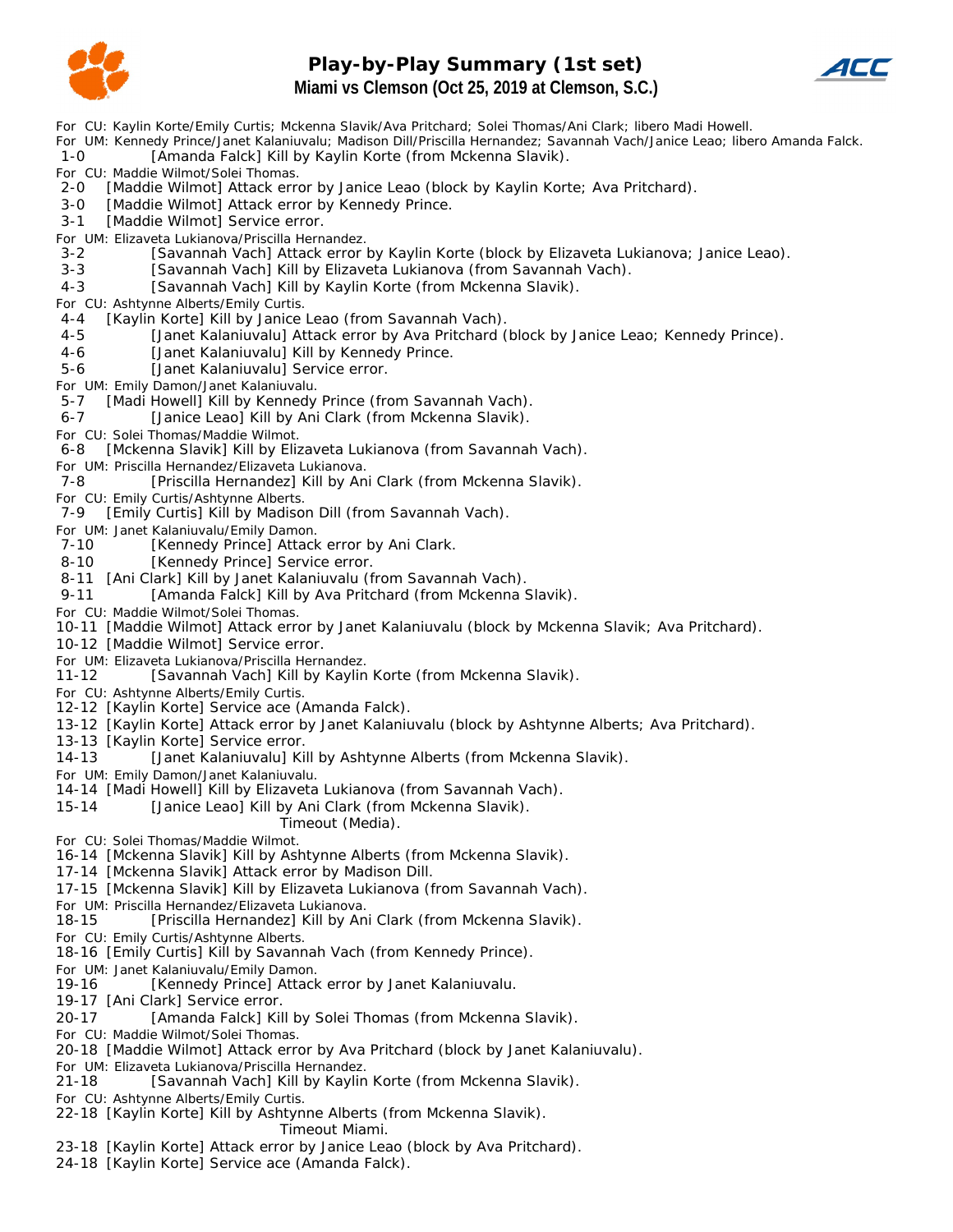

**Play-by-Play Summary (1st set) Miami vs Clemson (Oct 25, 2019 at Clemson, S.C.)**



*Timeout Miami.* 25-18 [Kaylin Korte] Kill by Ashtynne Alberts (from Madi Howell).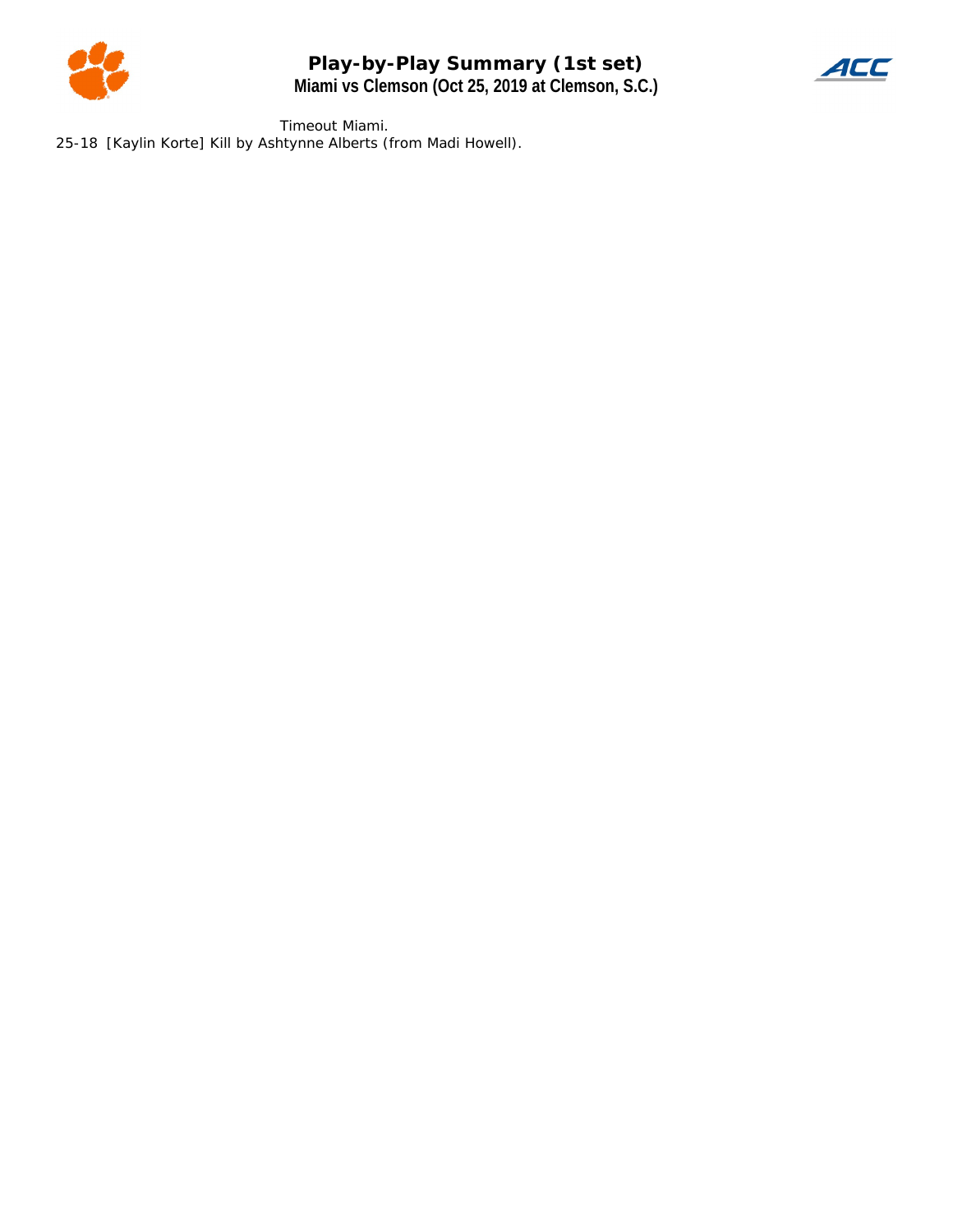

# **Volleyball Box Score (1st set only) 2019 Clemson Volleyball Miami vs Clemson (Oct 25, 2019 at Clemson, S.C.)**

|     |                          |          |    |      |                        |              | Attack         |                |                   |                   |                |          | Serve          |                |                        |          | <b>Block</b>  |                |          |            |
|-----|--------------------------|----------|----|------|------------------------|--------------|----------------|----------------|-------------------|-------------------|----------------|----------|----------------|----------------|------------------------|----------|---------------|----------------|----------|------------|
| #   | Miami                    |          |    |      |                        | S            | K              | E              | ТA                | Pct I             | Ast            |          | SA SE          | RE             | Dig                    |          | BS BA         | BE             | BH       | <b>Pts</b> |
| 5   | Kennedy Prince           |          |    |      |                        |              | 2              |                | 4                 | .250              |                | Ω        |                | Ο              |                        | Ω        |               | Ο              | O        | 2.5        |
| 6   | Janet Kalaniuvalu        |          |    |      |                        |              |                | 3              | 11                | $-.182$           | $\Omega$       | $\Omega$ |                | $\mathsf O$    | 2                      |          | $\Omega$      | $\Omega$       |          | 2.0        |
|     | Madison Dill             |          |    |      |                        |              |                |                | 2                 | .000              | $\Omega$       | Ω        | ∩              | 0              | $\Omega$               | Ω        | 0             | Ο              |          | 1.0        |
| 10  | Priscilla Hernandez      |          |    |      |                        |              | $\Omega$       | $\Omega$       | $\Omega$          | .000 <sub>1</sub> | $\overline{O}$ | 0        | $\Omega$       | 0              | $\Omega$               | 0        | $\Omega$      | $\mathcal{O}$  | O        | 0.0        |
| 11  | Savannah Vach            |          |    |      |                        |              |                | $\Omega$       | 1                 | 1.000             | 8              | O        | Ω              | 0              | O                      | Ο        | 0             | $\Omega$       | Ω        | 1.0        |
| 17  | Janice Leao              |          |    |      |                        |              |                | 2              | 5                 | $\overline{O}$    | $\overline{0}$ | $\Omega$ | $\overline{O}$ | 1              | 0                      | 2        | $\mathcal{O}$ | $\overline{O}$ | 2.0      |            |
| 2   | Amanda Falck             |          |    |      |                        |              | $\Omega$       | $\Omega$       | $\Omega$          | .000              | $\Omega$       | $\Omega$ |                | 2              | 2                      | $\Omega$ | 0             | 0              |          | 0.0        |
| 9   | Elizaveta Lukianova      |          |    |      |                        |              | $\overline{4}$ | $\Omega$       | 5                 | .800              | $\overline{O}$ | $\Omega$ | $\Omega$       | $\overline{O}$ | $\overline{O}$         | $\Omega$ |               | $\Omega$       | O        | 4.5        |
| 15  | Emily Damon              |          |    |      |                        |              | $\Omega$       | 0              | 0                 | .000              | $\Omega$       | $\Omega$ | $\Omega$       | 0              | $\Omega$               | 0        | $\Omega$      | 0              | O        | 0.0        |
|     | Totals                   |          |    |      |                        | $\mathbf{1}$ | 10             | $\overline{7}$ | 28                | .107              | $\overline{9}$ | $\Omega$ | 2              | $\overline{2}$ | 6                      |          | 4             | $\overline{O}$ | $\Omega$ | 13.0       |
| Set | Team Attack By Set<br>K. | F.       | ТA |      | Pct Sideout            | Pct          |                |                |                   |                   |                |          |                |                | TOTAL TEAM BLOCKS: 3.0 |          |               |                |          |            |
| 1   | 10                       | 7        | 28 | .107 | $13 - 24$              | 54%          |                |                | <b>SET SCORES</b> |                   |                |          | $\mathcal{P}$  | $\mathcal{B}$  |                        |          |               | Team Records:  |          |            |
| 2   | 0                        | $\Omega$ | 0  | .000 | $13 - 0$               | $0\%$        |                |                | Miami (0)         |                   |                | 18       | 23             | -15            |                        |          | 8-9, 4-5 ACC  |                |          |            |
| 3   | $\Omega$                 | 0        | 0  | .000 | $10 - 0$<br>36-24 150% | $0\%$        |                |                | Clemson (3)       |                   |                | 25       |                | 25 25          |                        |          |               | 10-10, 4-5 ACC |          |            |

|                |                     | Attack |          |                | Serve    |         |                 |          |           | <b>Block</b> |                |       |               |                |                |            |
|----------------|---------------------|--------|----------|----------------|----------|---------|-----------------|----------|-----------|--------------|----------------|-------|---------------|----------------|----------------|------------|
| #              | Clemson             | S      | К        | Е              | ТA       | Pct     | Ast l           | SA       | <b>SE</b> | <b>RE</b>    | Dig            | BS BA |               | <b>BE</b>      | BH.            | <b>Pts</b> |
|                | Kaylin Korte        |        | 4        |                | 9        | .333    | Ο               | 2        |           | O            | 6              | ი     |               | O              | 0              | 6.5        |
| $\overline{4}$ | <b>Emily Curtis</b> |        | $\Omega$ | $\Omega$       | $\Omega$ | .000    | $\Omega$        | O        | $\Omega$  | 0            | $\overline{2}$ | 0     | $\Omega$      | $\Omega$       | 0              | 0.0        |
| 18             | Mckenna Slavik      |        | O        | O              | $\Omega$ | .000    | 13              | Ο        | O         | 0            | ↷              | Ο     |               |                | 0              | 0.5        |
| 20             | Ava Pritchard       |        |          | $\overline{2}$ | 6        | $-.167$ | 0               | 0        | 0         | 0            |                |       | 3             | O              | $\overline{O}$ | 3.5        |
| 22             | Solei Thomas        |        |          | 0              | 2        | .500    | Ο               | $\Omega$ | 0         | 0            | Ο              | 0     | $\mathcal{O}$ | O              | 0              | 1.0        |
| 34             | Ani Clark           |        | 4        | 1              | 5        | .600    | $\Omega$        | 0        |           | 0            | $\overline{O}$ | O     | $\Omega$      | $\Omega$       | $\overline{O}$ | 4.0        |
| 10             | Maddie Wilmot       |        | O        | O              | Ο        | .000    | 0               | O        | 2         | Ο            |                | Ο     | $\Omega$      | O              | 0              | 0.0        |
| 15             | Ashtynne Alberts    |        | 4        | $\Omega$       | 4        | 1.000   | $\Omega$        | O        | O         | O            | $\Omega$       | O     |               | $\Omega$       | $\overline{O}$ | 4.5        |
| 19             | Madi Howell         |        | O        | $\Omega$       | $\Omega$ | .000    |                 | Ω        | O         | Ω            | 0              | 0     | $\Omega$      | Ω              | 0              | 0.0        |
|                | Totals              |        | 14       | 4              | 26       | .385    | 14 <sub>1</sub> | っ        | 4         | O            | 1              |       | 6             | $\overline{O}$ | 0              | 20.0       |

 **Team Attack By Set**

| Set           |  |                                               | K E TA Pct Sideout Pct           |  |
|---------------|--|-----------------------------------------------|----------------------------------|--|
|               |  |                                               | 14 4 26 .385 14-19 73%           |  |
| $\mathcal{D}$ |  |                                               | $0 \t0 \t0 \t0.000 \t13-0 \t0\%$ |  |
| २             |  | $\begin{matrix} 0 & 0 & 0 & 000 \end{matrix}$ | 11-0 0%                          |  |
|               |  |                                               | 38-19 200%                       |  |

Site: Clemson, S.C. (Jervey Gym) Date: Oct 25, 2019 Attend: 1351 Time: 1:25 Referees: Fish Gupton, Harold Webber Line judges: Amy Milton, Moses Brown

|             |                  | 3 Total |
|-------------|------------------|---------|
| Tie scores  | $\left( \right)$ |         |
| Lead change |                  | ')      |

TOTAL TEAM BLOCKS: 4.0

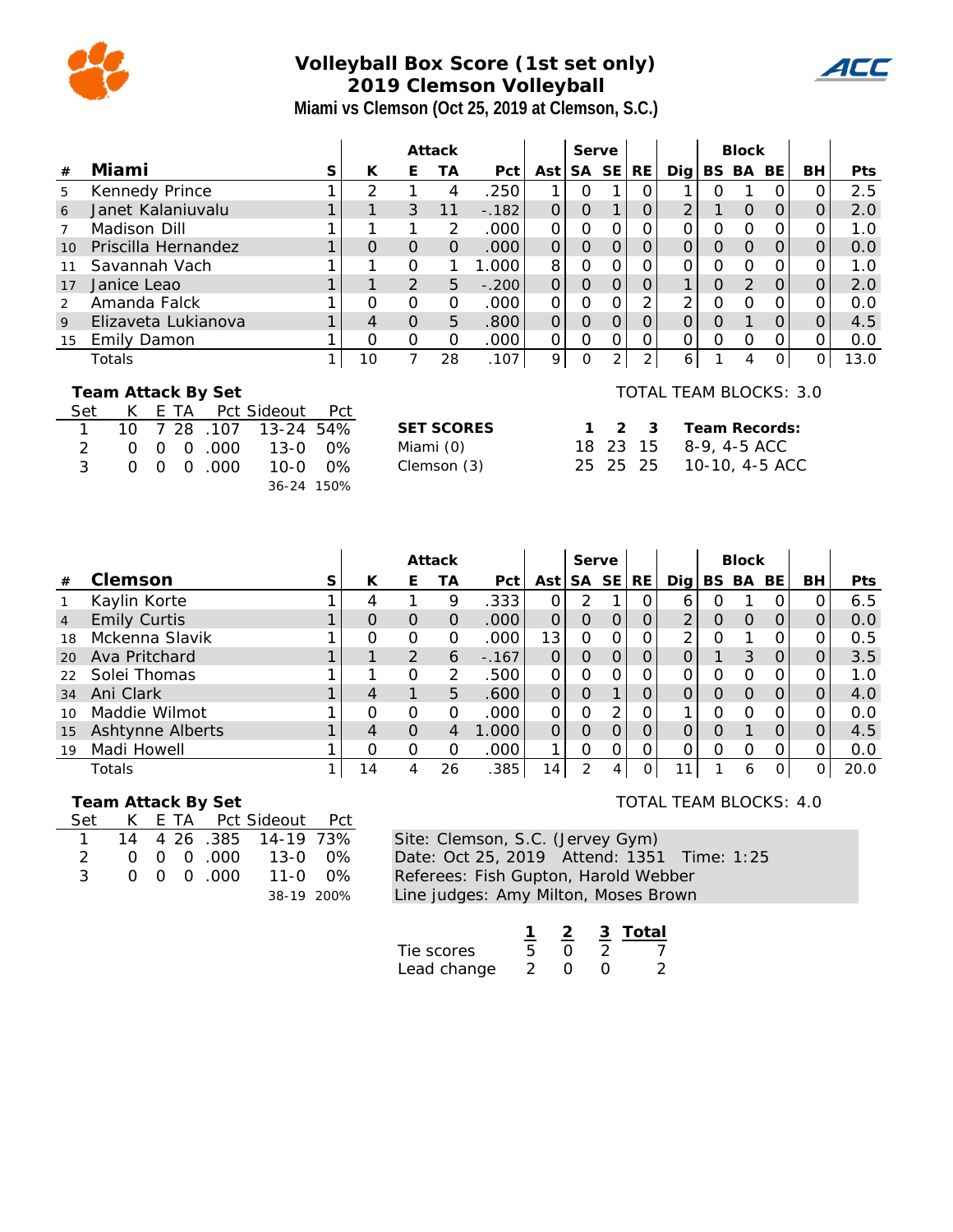

## **Play-by-Play Summary (2nd set) Miami vs Clemson (Oct 25, 2019 at Clemson, S.C.)**



*For CU: Solei Thomas/Ani Clark; Kaylin Korte/Ava Pritchard; Emily Curtis/Mckenna Slavik; libero Madi Howell.*

*For UM: Madison Dill/Savannah Vach; Elizaveta Lukianova/Janice Leao; Janet Kalaniuvalu/Kennedy Prince; libero Amanda Falck.*

- 1-0 [Emily Curtis] Service ace (Kennedy Prince).
- 2-0 [Emily Curtis] Attack error by Elizaveta Lukianova.
- 3-0 [Emily Curtis] Kill by Solei Thomas (from Mckenna Slavik).
- 4-0 [Emily Curtis] Attack error by Janice Leao.
- 4-1 [Emily Curtis] Service error.
- 5-1 [Janet Kalaniuvalu] Kill by Kaylin Korte (from Mckenna Slavik).

*For UM: Emily Damon/Janet Kalaniuvalu.*

6-1 [Ani Clark] Kill by Kaylin Korte (from Mckenna Slavik).

- 6-2 [Ani Clark] Kill by Kennedy Prince (from Savannah Vach).
- 7-2 [Janice Leao] Attack error by Kennedy Prince (block by Ava Pritchard; Solei Thomas).

*For CU: Maddie Wilmot/Solei Thomas.*

7-3 [Maddie Wilmot] Kill by Elizaveta Lukianova (from Savannah Vach).

*For UM: Priscilla Hernandez/Elizaveta Lukianova.*

- 8-3 [Priscilla Hernandez] Kill by Ava Pritchard (from Mckenna Slavik).
- *For CU: Brooke Bailey/Emily Curtis.*
- 8-4 [Kaylin Korte] Kill by Madison Dill (from Savannah Vach).
- *For UM: Janet Kalaniuvalu/Emily Damon.*
- 9-4 [Kennedy Prince] Attack error by Janet Kalaniuvalu.
- 10-4 [Madi Howell] Kill by Ani Clark (from Mckenna Slavik).
- 10-5 [Madi Howell] Attack error by Brooke Bailey (block by Savannah Vach; Madison Dill).
- 11-5 [Amanda Falck] Kill by Brooke Bailey (from Mckenna Slavik).
- *For CU: Solei Thomas/Maddie Wilmot.*
- 11-6 [Mckenna Slavik] Kill by Janet Kalaniuvalu (from Savannah Vach).
- *For UM: Elizaveta Lukianova/Priscilla Hernandez.*
- 11-7 [Savannah Vach] Kill by Elizaveta Lukianova (from Savannah Vach).
- 12-7 [Savannah Vach] Kill by Solei Thomas (from Madi Howell).
- *For CU: Emily Curtis/Brooke Bailey.*
- 13-7 [Brooke Bailey] Kill by Kaylin Korte (from Madi Howell).
- 14-7 [Emily Curtis] Attack error by Elizaveta Lukianova.
- 15-7 [Emily Curtis] Kill by Solei Thomas (from Mckenna Slavik).
	- *Timeout (Media).*
- 16-7 [Emily Curtis] Service ace (Kennedy Prince).
- 16-8 [Emily Curtis] Kill by Elizaveta Lukianova (from Amanda Falck).
- 17-8 [Janet Kalaniuvalu] Kill by Ani Clark (from Mckenna Slavik).
- *For UM: Emily Damon/Janet Kalaniuvalu.*
- 17-9 [Ani Clark] Bad set by Mckenna Slavik.
- 18-9 [Janice Leao] Service error.
- *For CU: Maddie Wilmot/Solei Thomas.*
- 18-10 [Maddie Wilmot] Kill by Elizaveta Lukianova (from Savannah Vach).
- *For UM: Priscilla Hernandez/Elizaveta Lukianova.*
- 18-11 [Priscilla Hernandez] Kill by Kennedy Prince (from Savannah Vach).
- 19-11 [Priscilla Hernandez] Attack error by Madison Dill.
- *For CU: Brooke Bailey/Emily Curtis.*
- 19-12 [Kaylin Korte] Kill by Kennedy Prince (from Savannah Vach).
- 
- *For UM: Janet Kalaniuvalu/Emily Damon.* [Kennedy Prince] Kill by Janet Kalaniuvalu (from Savannah Vach).
- 19-14 [Kennedy Prince] Attack error by Ava Pritchard.
- 19-15 [Kennedy Prince] Kill by Janet Kalaniuvalu (from Savannah Vach). *Timeout Clemson.*
- 19-16 [Kennedy Prince] Service ace (Maddie Wilmot).
- 19-17 [Kennedy Prince] Attack error by Madi Howell.
- 20-17 [Kennedy Prince] Kill by Mckenna Slavik (from Madi Howell).
- 21-17 [Madi Howell] Kill by Brooke Bailey (from Mckenna Slavik).
- 21-18 [Madi Howell] Kill by Janet Kalaniuvalu (from Savannah Vach).
- 22-18 [Amanda Falck] Kill by Ani Clark (from Mckenna Slavik).
- *For CU: Solei Thomas/Maddie Wilmot.*
- 22-19 [Mckenna Slavik] Kill by Janet Kalaniuvalu (from Savannah Vach).
- *For UM: Elizaveta Lukianova/Priscilla Hernandez.*
- 22-20 [Savannah Vach] Kill by Elizaveta Lukianova (from Savannah Vach).
- 22-21 [Savannah Vach] Attack error by Brooke Bailey.
	- *Miami Challenge: Call Reversed*
- 23-21 [Savannah Vach] Kill by Solei Thomas (from Mckenna Slavik).

*For CU: Emily Curtis/Brooke Bailey.*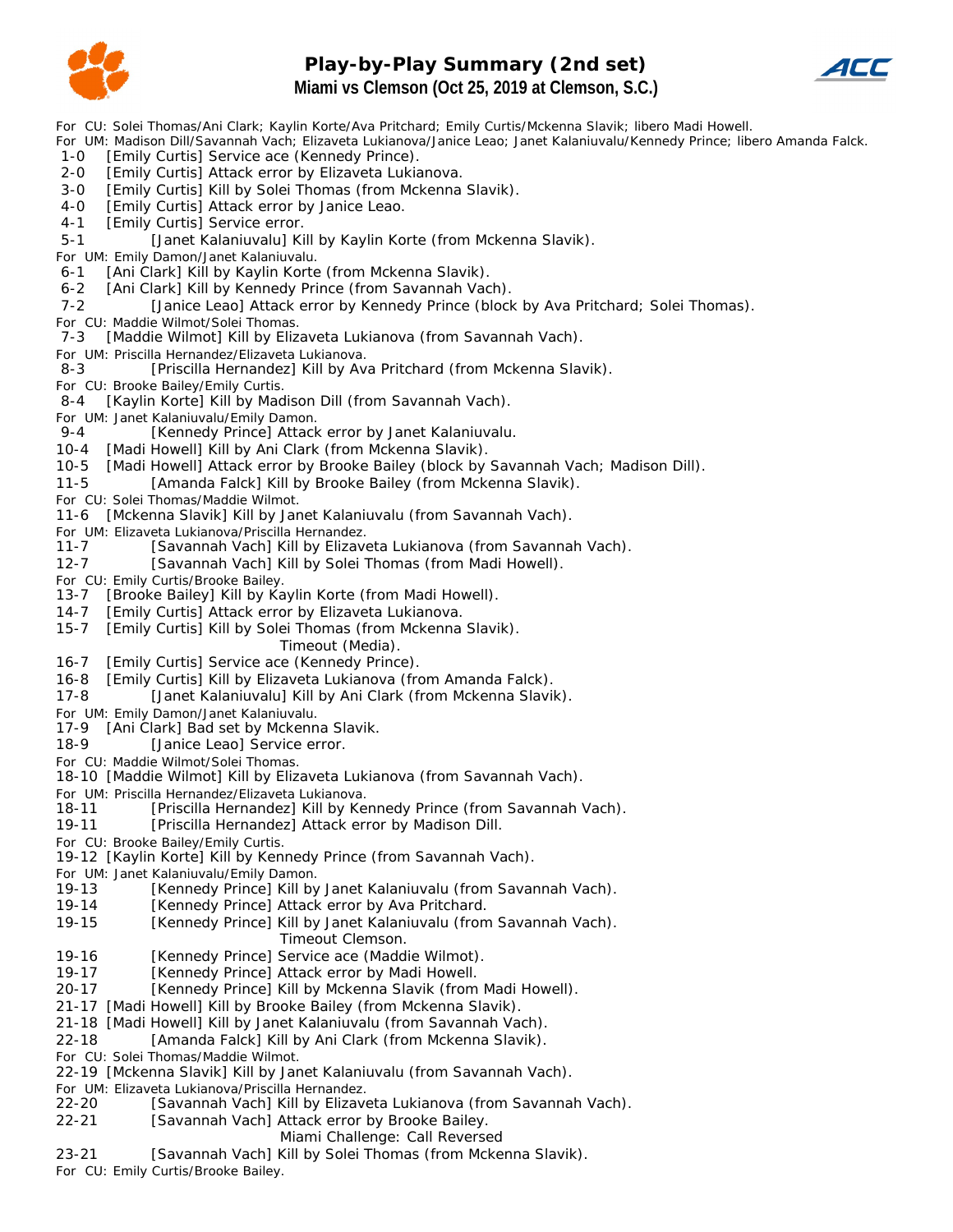

# **Play-by-Play Summary (2nd set) Miami vs Clemson (Oct 25, 2019 at Clemson, S.C.)**



24-21 [Emily Curtis] Kill by Solei Thomas (from Mckenna Slavik).

*Timeout Miami.*

- 24-22 [Emily Curtis] Kill by Elizaveta Lukianova (from Savannah Vach).
- 24-23 [Janet Kalaniuvalu] Kill by Elizaveta Lukianova (from Savannah Vach). *Timeout Clemson.*
- 25-23 [Janet Kalaniuvalu] Service error.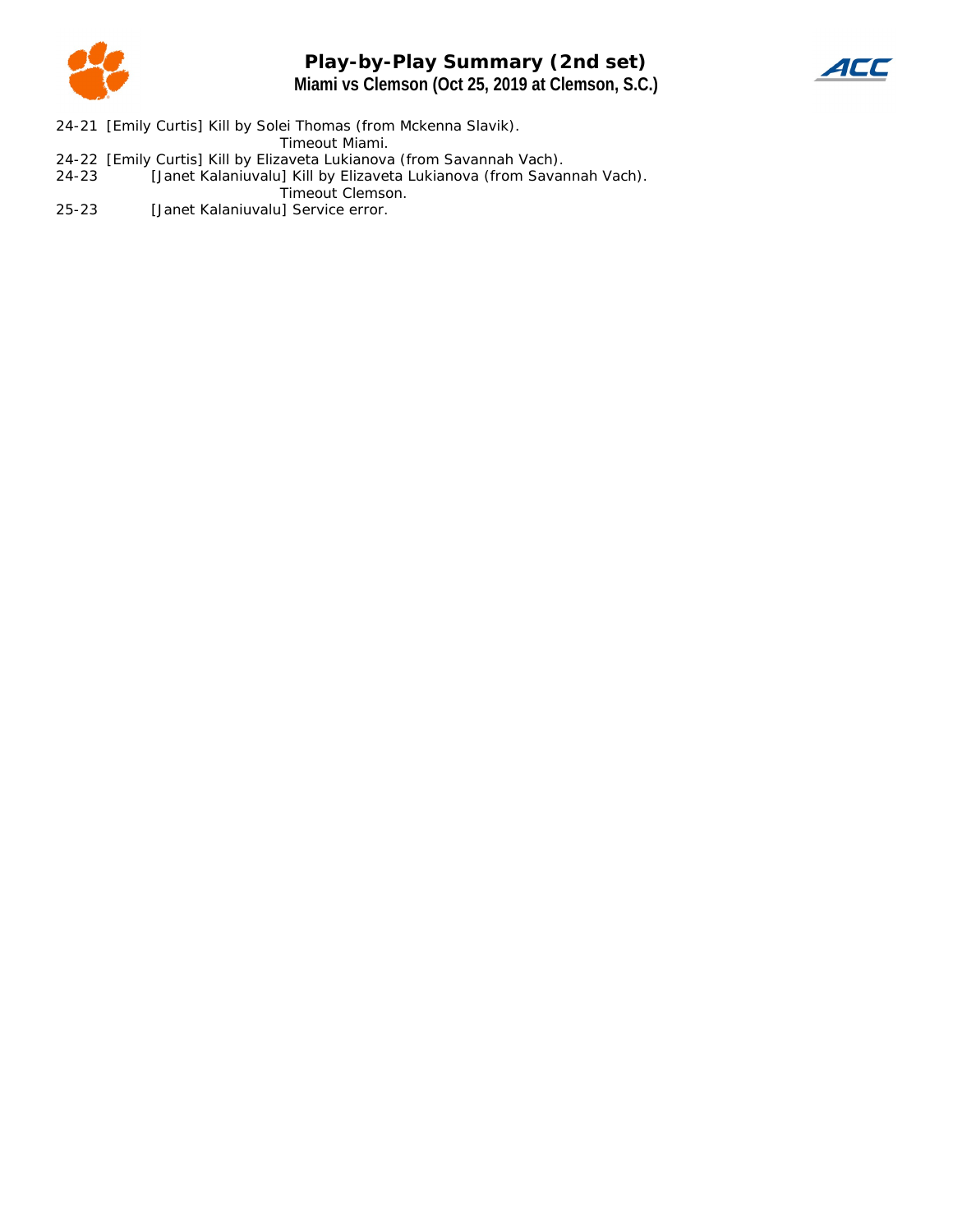

# **Volleyball Box Score (2nd set only) 2019 Clemson Volleyball Miami vs Clemson (Oct 25, 2019 at Clemson, S.C.)**

|     |                          |          |          |      |             | Attack |          |               |                   |         |                | Serve          |                |                |                        |                | <b>Block</b>   |                |          |            |
|-----|--------------------------|----------|----------|------|-------------|--------|----------|---------------|-------------------|---------|----------------|----------------|----------------|----------------|------------------------|----------------|----------------|----------------|----------|------------|
| #   | Miami                    |          |          |      |             | S      | К        | Е             | ТA                | Pct     | Ast            |                | SA SE          | RE             | Dig                    |                | BS BA          | BE             | BH.      | <b>Pts</b> |
| 5   | Kennedy Prince           |          |          |      |             |        | 3        |               | 5                 | .400    | $\Omega$       |                | $\Omega$       | 2              | 6                      | 0              | $\Omega$       | 0              | 0        | 4.0        |
| 6   | Janet Kalanjuvalu        |          |          |      |             |        | 5        | 1             | 16                | .250    | $\overline{O}$ | $\overline{O}$ |                | $\overline{O}$ | 0                      | $\Omega$       | $\Omega$       | 0              | O        | 5.0        |
|     | Madison Dill             |          |          |      |             |        |          |               | 3                 | .000    | O              | 0              | $\Omega$       | Ο              | $\Omega$               | 0              |                | $\Omega$       | Ο        | 1.5        |
| 10  | Priscilla Hernandez      |          |          |      |             |        | $\Omega$ | $\mathcal{O}$ | $\Omega$          | .000    | $\overline{O}$ | $\overline{0}$ | $\Omega$       | 0              | $\overline{2}$         | 0              | $\Omega$       | $\Omega$       | 0        | 0.0        |
| 11  | Savannah Vach            |          |          |      |             |        | $\Omega$ | $\Omega$      | 1                 | .000    | 15             | $\Omega$       | Ω              | Ω              | $\Omega$               | 0              |                | Ο              | Ο        | 0.5        |
| 17  | Janice Leao              |          |          |      |             |        | $\Omega$ | $\mathbf{1}$  | 3                 | $-.333$ | $\Omega$       | $\overline{O}$ |                | 0              | $\mathbf{1}$           | $\Omega$       | $\Omega$       | $\Omega$       | O        | 0.0        |
| 2   | Amanda Falck             |          |          |      |             |        | $\Omega$ | $\mathbf 0$   | $\Omega$          | .000    | 1              | 0              | O              | 0              | 3                      | $\Omega$       | $\Omega$       | $\Omega$       | Ο        | 0.0        |
| 9   | Elizaveta Lukianova      |          |          |      |             |        | 7        | $\mathcal{P}$ | 15                | .333    | $\overline{O}$ | $\overline{O}$ | $\overline{O}$ | $\overline{O}$ | $\overline{2}$         | $\overline{O}$ | $\Omega$       | 0              | 0        | 7.0        |
| 15  | Emily Damon              |          |          |      |             |        | $\Omega$ | 0             | 0                 | .000    | $\Omega$       | $\Omega$       | $\Omega$       | $\Omega$       | 1                      | $\Omega$       | $\Omega$       | 0              | $\Omega$ | 0.0        |
|     | Totals                   |          |          |      |             | 1      | 16       | 6             | 43                | .233    | 16             | 1              | $\overline{2}$ | $\overline{2}$ | 15                     | O              | $\overline{2}$ | $\overline{O}$ | $\Omega$ | 18.0       |
| Set | Team Attack By Set<br>K. |          | E TA     |      | Pct Sideout | Pct    |          |               |                   |         |                |                |                |                | TOTAL TEAM BLOCKS: 1.0 |                |                |                |          |            |
|     | $\Omega$                 | $\Omega$ | $\Omega$ | .000 | $13 - 0$    | $0\%$  |          |               | <b>SET SCORES</b> |         |                |                | 2              | - 3            |                        |                |                | Team Records:  |          |            |
| 2   | 16                       |          | 6 43     | .233 | $13 - 25$   | 51%    |          |               | Miami (0)         |         |                | 18             | 23             | 15             |                        |                |                | 8-9, 4-5 ACC   |          |            |
| 3   | 0                        | $\Omega$ | $\Omega$ | .000 | $10 - 0$    | $0\%$  |          |               | Clemson (3)       |         |                | 25             | 25             | -25            |                        |                |                | 10-10, 4-5 ACC |          |            |
|     |                          |          |          |      |             |        |          |               |                   |         |                |                |                |                |                        |                |                |                |          |            |
|     | 36-25 144%               |          |          |      |             |        |          |               |                   |         |                |                |                |                |                        |                |                |                |          |            |

|                |                      |   |               |                | Attack   |          |                 | Serve          |                |          |          |          | <b>Block</b> |           |    |      |
|----------------|----------------------|---|---------------|----------------|----------|----------|-----------------|----------------|----------------|----------|----------|----------|--------------|-----------|----|------|
| #              | Clemson              | S | К             | E.             | ТA       | Pct      | Ast l           | <b>SA</b>      | <b>SE</b>      | RE       | Dia l    | BS .     | BA           | <b>BE</b> | BH | Pts  |
|                | Kaylin Korte         |   | 3             | 0              | 9        | .333     | O               | O              | 0              | 0        | 6        | Ο        | O            | 0         |    | 3.0  |
| $\overline{4}$ | <b>Emily Curtis</b>  |   | 0             | O              | $\Omega$ | .000     | 0               | 2              |                | $\Omega$ | 2        | 0        | $\Omega$     | $\Omega$  |    | 2.0  |
| 18             | Mckenna Slavik       |   |               | 0              | 3        | .333     | 12              | $\Omega$       | 0              | $\Omega$ | 3        | O        | $\Omega$     | $\Omega$  |    | 1.0  |
| 20             | Ava Pritchard        |   | ⊣             |                | 3        | .000     | 0               | $\Omega$       | $\overline{O}$ | $\Omega$ | O        | $\Omega$ |              | $\Omega$  |    | 1.5  |
| 22             | Solei Thomas         |   | 5             | 0              |          | .714     | 0               | $\Omega$       | $\Omega$       | O        | Ω        |          |              | $\Omega$  |    | 5.5  |
| 34             | Ani Clark            |   | 3             | 0              | 3        | .000     | 0               | $\Omega$       | $\Omega$       | $\Omega$ | O        | $\Omega$ | O            | $\Omega$  |    | 3.0  |
| 10             | Maddie Wilmot        |   | Ω             | $\Omega$       | O        | .000     | 0               | $\Omega$       | $\Omega$       |          | 3        | O        | $\Omega$     | $\Omega$  |    | 0.0  |
| 11             | <b>Brooke Bailey</b> |   | $\mathcal{D}$ | $\overline{2}$ | 10       | .000     | 0               | $\Omega$       | $\Omega$       | $\Omega$ | $\Omega$ | $\Omega$ | $\Omega$     | $\Omega$  |    | 2.0  |
| 19             | Madi Howell          |   | $\Omega$      |                |          | $-1.000$ | 3               | $\Omega$       | 0              | 0        | 4        | O        | O            | $\Omega$  |    | 0.0  |
|                | Totals               |   | 15            | 4              | 36       | .306     | 15 <sub>1</sub> | $\overline{2}$ |                |          | 18       | 0        | 2            | $\Omega$  | 0  | 18.0 |

 **Team Attack By Set**

| Set |  |  | K E TA Pct Sideout Pct   |  |
|-----|--|--|--------------------------|--|
|     |  |  | 1 0 0 0 0 000 14-0 0%    |  |
|     |  |  | 2 15 4 36 .306 13-23 56% |  |
| २   |  |  | 0 0 0 000 11-0 0%        |  |
|     |  |  | 38-23 165%               |  |

Site: Clemson, S.C. (Jervey Gym) Date: Oct 25, 2019 Attend: 1351 Time: 1:25 Referees: Fish Gupton, Harold Webber Line judges: Amy Milton, Moses Brown

|             |  | 3 Total |
|-------------|--|---------|
| Tie scores  |  |         |
| Lead change |  | ン       |

TOTAL TEAM BLOCKS: 1.0

4CC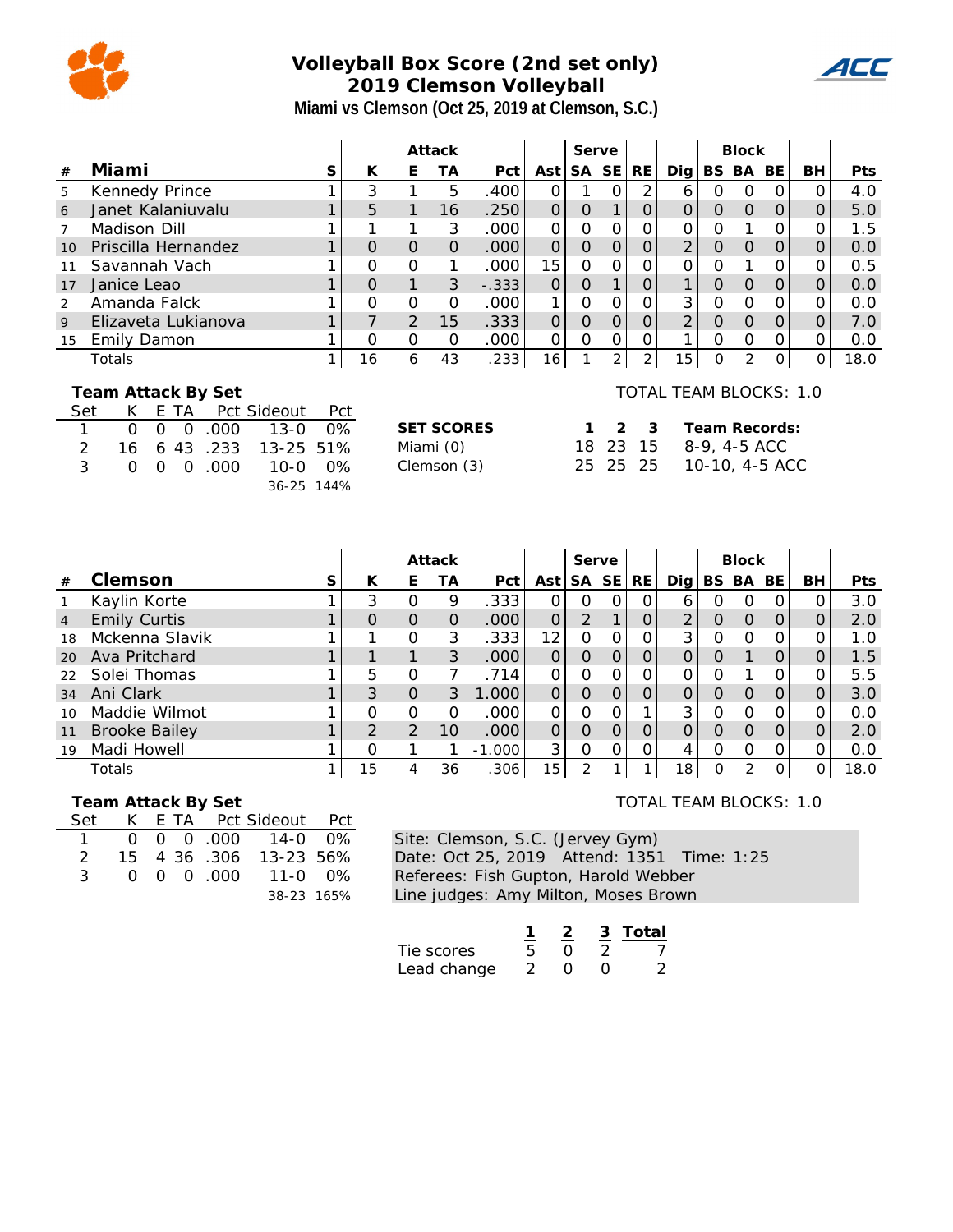

## **Play-by-Play Summary (3rd set) Miami vs Clemson (Oct 25, 2019 at Clemson, S.C.)**



*For CU: Emily Curtis/Mckenna Slavik; Ani Clark/Ava Pritchard; Solei Thomas/Kaylin Korte; libero Madi Howell.*

*For UM: Madison Dill/Janet Kalaniuvalu; Elizaveta Lukianova/Savannah Vach; Janice Leao/Kennedy Prince; libero Amanda Falck.* 1-0 [Savannah Vach] Kill by Solei Thomas (from Mckenna Slavik).

1-1 [Ani Clark] Kill by Elizaveta Lukianova (from Savannah Vach).

2-1 [Janet Kalaniuvalu] Service error.

*For CU: Maddie Wilmot/Solei Thomas.*

*For UM: Emily Damon/Janet Kalaniuvalu.*

2-2 [Maddie Wilmot] Kill by Janice Leao (from Savannah Vach).

3-2 [Janice Leao] Service error.

*For CU: Ashtynne Alberts/Emily Curtis.*

- 4-2 [Kaylin Korte] Attack error by Elizaveta Lukianova (block by Ashtynne Alberts; Ava Pritchard).
- 5-2 [Kaylin Korte] Attack error by Kennedy Prince.
- 6-2 [Kaylin Korte] Attack error by Kennedy Prince (block by Mckenna Slavik; Ava Pritchard).

6-3 [Kaylin Korte] Kill by Kennedy Prince (from Savannah Vach).

# *For UM: Priscilla Hernandez/Elizaveta Lukianova.*

- [Priscilla Hernandez] Ball handling error by Mckenna Slavik.
- 6-5 [Priscilla Hernandez] Attack error by Ava Pritchard (block by Madison Dill; Kennedy Prince).
- 7-5 [Priscilla Hernandez] Kill by Ava Pritchard (from Mckenna Slavik).
- 8-5 [Madi Howell] Attack error by Kennedy Prince.

9-5 [Madi Howell] Attack error by Kennedy Prince.

*Timeout Miami.*

9-6 [Madi Howell] Kill by Kennedy Prince (from Amanda Falck).

*For UM: Janet Kalaniuvalu/Emily Damon.*

10-6 [Kennedy Prince] Kill by Ashtynne Alberts (from Mckenna Slavik).

*For CU: Solei Thomas/Maddie Wilmot.*

11-6 [Mckenna Slavik] Attack error by Priscilla Hernandez.

- 12-6 [Mckenna Slavik] Attack error by Janet Kalaniuvalu.
- 12-7 [Mckenna Slavik] Kill by Madison Dill (from Savannah Vach).
- 13-7 [Amanda Falck] Kill by Ani Clark (from Mckenna Slavik).
- *For CU: Emily Curtis/Ashtynne Alberts.*

14-7 [Emily Curtis] Kill by Kaylin Korte (from Madi Howell).

14-8 [Emily Curtis] Kill by Janice Leao (from Savannah Vach).

*For UM: Elizaveta Lukianova/Priscilla Hernandez.*

- [Savannah Vach] Kill by Kaylin Korte (from Mckenna Slavik).
- 16-8 [Ani Clark] Attack error by Elizaveta Lukianova.
- 17-8 [Ani Clark] Attack error by Janice Leao (block by Kaylin Korte; Ava Pritchard).
- 18-8 [Ani Clark] Kill by Solei Thomas (from Mckenna Slavik).
- 18-9 [Ani Clark] Kill by Janet Kalaniuvalu (from Savannah Vach).

19-9 [Janet Kalaniuvalu] Service error.

*For UM: Emily Damon/Janet Kalaniuvalu.*

19-10 [Solei Thomas] Service error.

#### *For CU: Maddie Wilmot/Solei Thomas.*

19-11 [Janice Leao] Attack error by Kaylin Korte.

20-11 [Janice Leao] Service error.

*For CU: Ashtynne Alberts/Emily Curtis.*

20-12 [Kaylin Korte] Service error.

*For UM: Priscilla Hernandez/Elizaveta Lukianova.*

20-13 [Priscilla Hernandez] Attack error by Ashtynne Alberts (block by Madison Dill; Savannah Vach).

- 21-13 [Priscilla Hernandez] Attack error by Kennedy Prince (block by Mckenna Slavik; Ava Pritchard).
- 22-13 [Madi Howell] Kill by Ani Clark (from Mckenna Slavik).

23-13 [Madi Howell] Service ace (Emily Damon).

#### *Timeout Miami.*

23-14 [Madi Howell] Attack error by Ashtynne Alberts (block by Savannah Vach; Madison Dill).

*For UM: Janet Kalaniuvalu/Emily Damon.*

23-15 [Kennedy Prince] Attack error by Kaylin Korte.

24-15 [Kennedy Prince] Kill by Ashtynne Alberts (from Mckenna Slavik).

*For CU: Solei Thomas/Maddie Wilmot.*

*Miami Challenge: Call Stands*

25-15 [Mckenna Slavik] Attack error by Madison Dill.